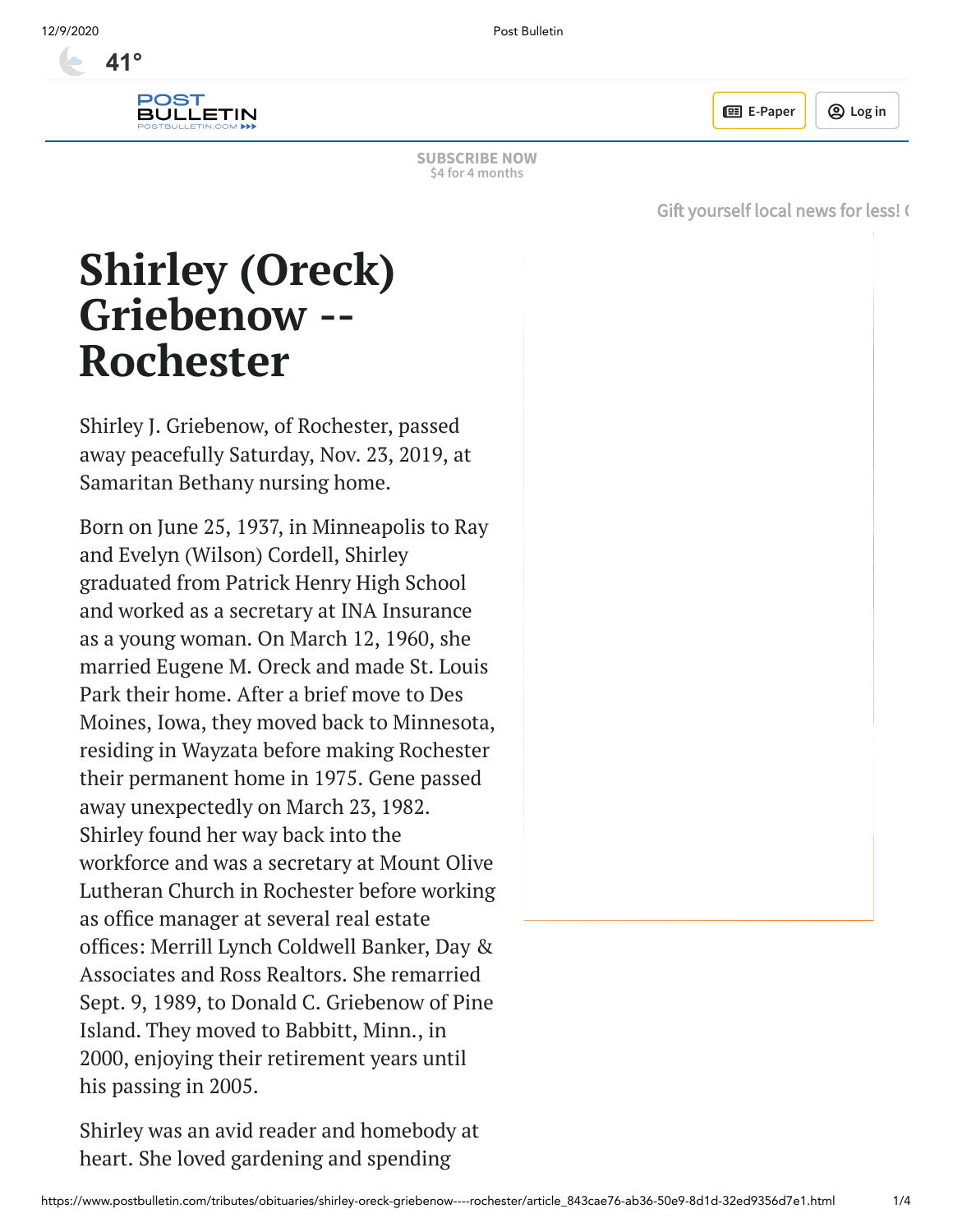$41^{\circ}$ **[41°](https://www.postbulletin.com/news/weather/)**



**E** [E-Paper](https://www.postbulletin.com/account/e-paper) | **A** [Log](javascript:login();) in

Gift yourself local news for less! (

**SUBSCRIBE NOW** Ray and Evelyn Cordell, and her brother, **\$4 for 4 months**

Kathleen (Oreck) Houdek of Rochester; son, Steven Oreck of Springfield, Mo.; her stepchildren, William Oreck, Lynda Griebenow, Mike Griebenow, Brad Griebenow, Brian Griebenow, Brenda (Griebenow) Reichel and Kevin Griebenow; and grandchildren, Joseph Houdek, Mary Stout, McKaylah Sutton and Hanna Redmon.

The family would like to extend a special thank you to Samaritan Bethany nursing home and Seasons Hospice.

A memorial service will take place 4 p.m. Monday, Jan. 6 at Rochester Assembly, 4240 18th Ave. NW, with Pastor Floyd O'Bryan officiating. Visitation starts at 3 p.m. with reception to follow the service.

|                          | Cook-\$500 Sign on Bonus                      |  |
|--------------------------|-----------------------------------------------|--|
|                          | Become a part of Zumbrota Health Services.    |  |
| <b>Basic Care Aide</b>   |                                               |  |
|                          | Become a part of Zumbrota Health Services     |  |
| Controller<br>benefits!  | Great career opportunity with a wide range of |  |
| <b>Housekeeping Aide</b> | Become a part of Zumbrota Health Services     |  |
|                          |                                               |  |
|                          | Search Today!                                 |  |